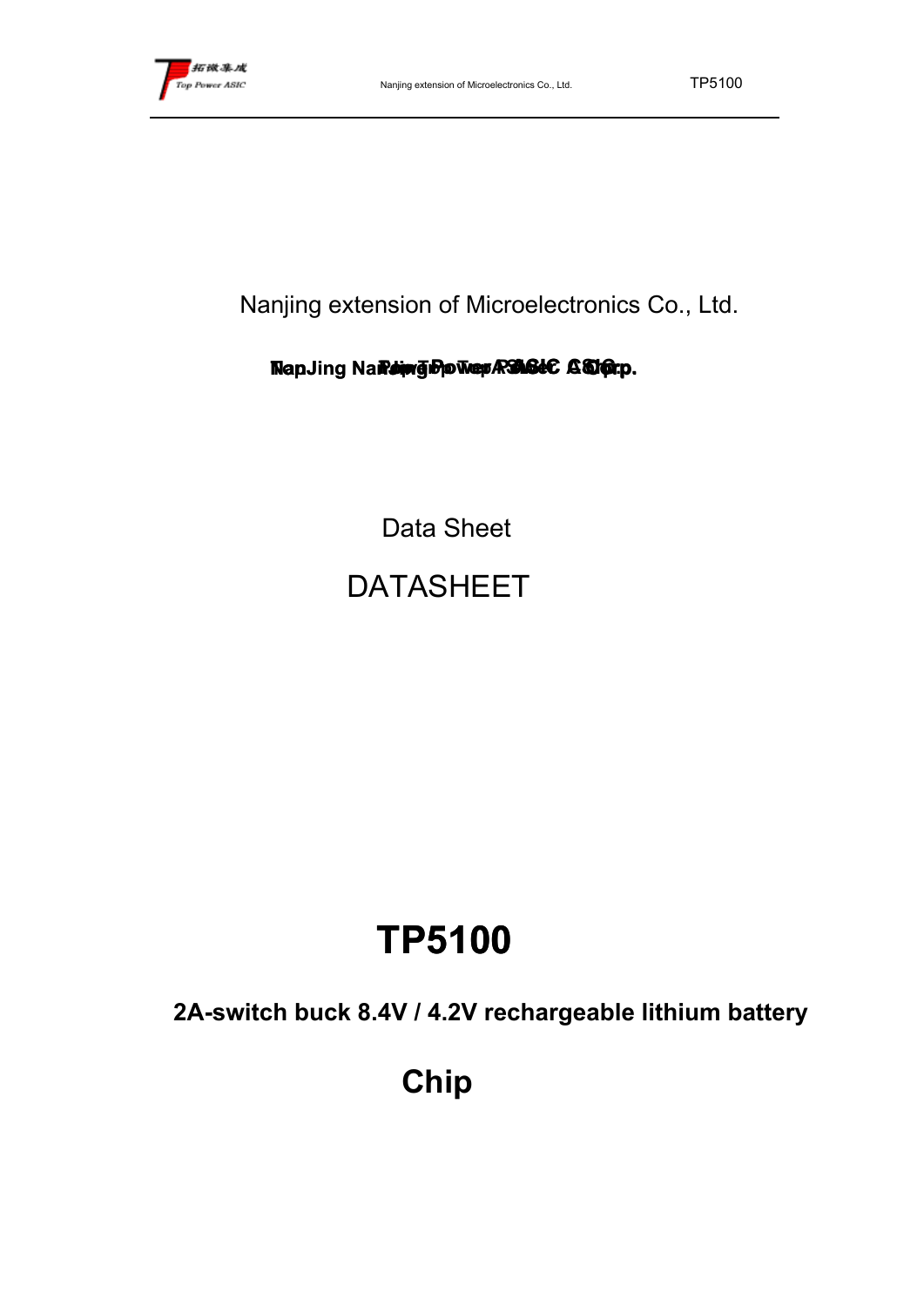

#### **Outline**

TP5100 is a step-down switching double 8.4V / 4.2V single lithium battery charge management chip. QFN16 ultra small package with its simple external circuit, so that the large current charging management application TP5100 ideal for portable devices. Meanwhile, TP5100 built-in input overcurrent, undervoltage protection, over temperature protection, short circuit protection, battery temperature monitoring, reverse battery protection.

TP5100 having a wide input voltage 5V-18V, the battery trickle charging into pre-charge, constant current, constant-voltage three phase, pre-charge current trickle charge current is adjusted through an external resistor, the maximum charging current of 2A. TP5100 using frequency of 400kHz switching mode makes it possible to use a smaller peripheral devices, and still maintain a smaller amount of heat in the large current charging. TP5100 built-in power of the PMOSFET, anti-intrusion circuit, there is no need peripheral anti-intrusion protection Schottky diode.

#### **characteristic**

Dual / single 8.4V / 4.2V rechargeable lithium battery

Built-in power MOSFET, a switching mode of operation, less heating device, a simple peripheral

- Programmable charge current, 0.1A 2A
- Programmable precharge current, 10% 100%
- No external Schottky diode anti-intrusion
- Wide operating voltage, maximum reach 18V
- Red and green LED indicates the state of charge
- Chip temperature protection, overcurrent, undervoltage protection
- Battery temperature protection, reverse battery shutdown, short circuit protection
- Switching frequency of 400KHz, and more available inductance 20uH
- PWR\_ON- power, battery-powered switching control
- Charging voltage control accuracy of less than 1%
- Trickle, constant current, constant voltage charging three sections, a battery protedtiterphone
- QFN16 4mm \* 4mm using ultra small package

#### **typical application**

#### $VIN = 12V$  $1, 4, 5, 16$ 2,3 VIN LX. 13  $1K$ 3  $22uH$ CS 电解  $10uF$  0.1 $uF$ 6 VS PWR\_ON-Rs TP5100 LED LED  $0.1uF$  $10u\overline{F}$ 0.067 15 绿 幻 Q **CHRG** BAT BAT+ 14 STDBY  $0.1$ uF  $10uF$ 10 VREG 12 RTRICK NTC  $0.1uF$ 11 TS GND 8.4V  $\overline{7}$  $2SLi$ W۸ RTS

FIG 2 TP5100 lithium ion battery is 8.4V 1.5A double charge (precharge 150MA) Application schematic

## **Absolute Maximum Ratings**

- Static input supply voltage (VIN): 20V
- BAT : -8.4V ~ 20V
- **BAT Short circuit duration: Continuous**
- Maximum junction temperature: 120 ℃
- Working temperature range: -40 °C ~ 85 °C
- Storage Temperature Range: -65 ℃ ~ 125 ℃
- Lead Temperature (welding time of 10 seconds): 260 ℃

### **application**

■ Portable equipment, various chargers

Smart phone, PDA, mobile cellular phone

- MP4, MP5 players, tablet computers
- HM
- electrical tools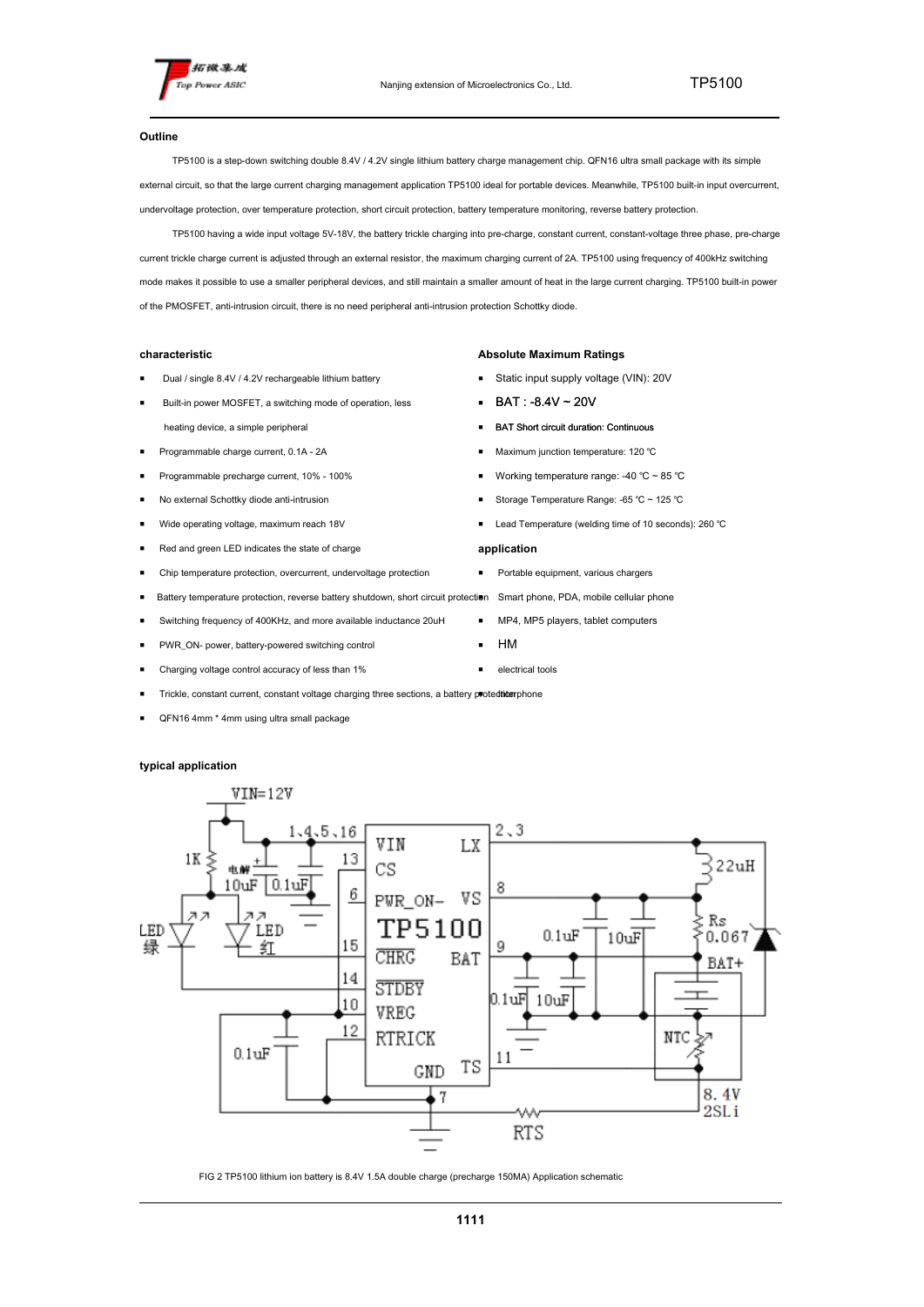



FIG 1 TP5100 is a single 4.2V rechargeable lithium ion battery 1.5A (prefilled 150MA) Application schematic



**Ordering Information Package ////**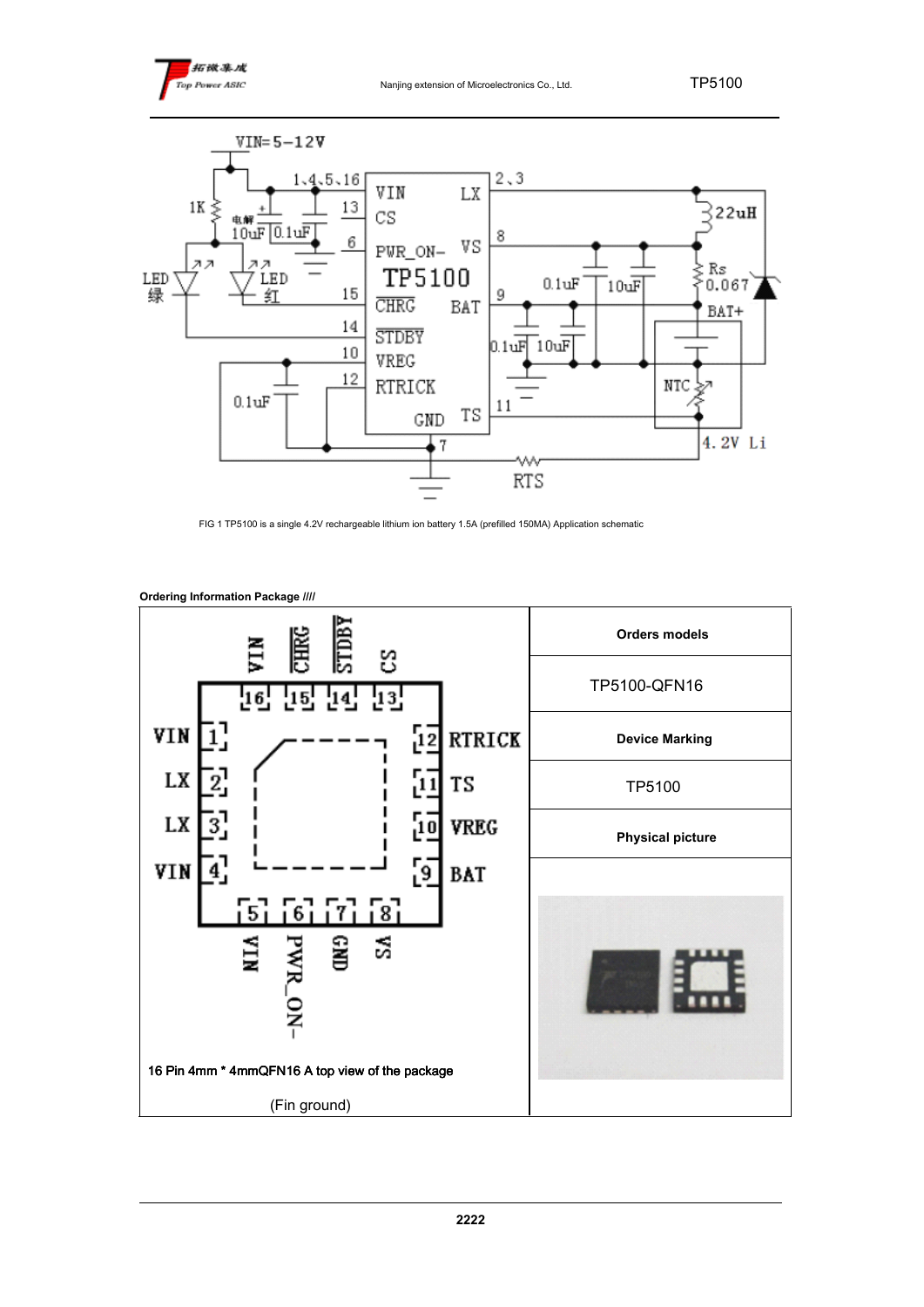

## **TP5100 510051005100 block diagram Functional**



Map 3 TP5100 Functional Block Diagram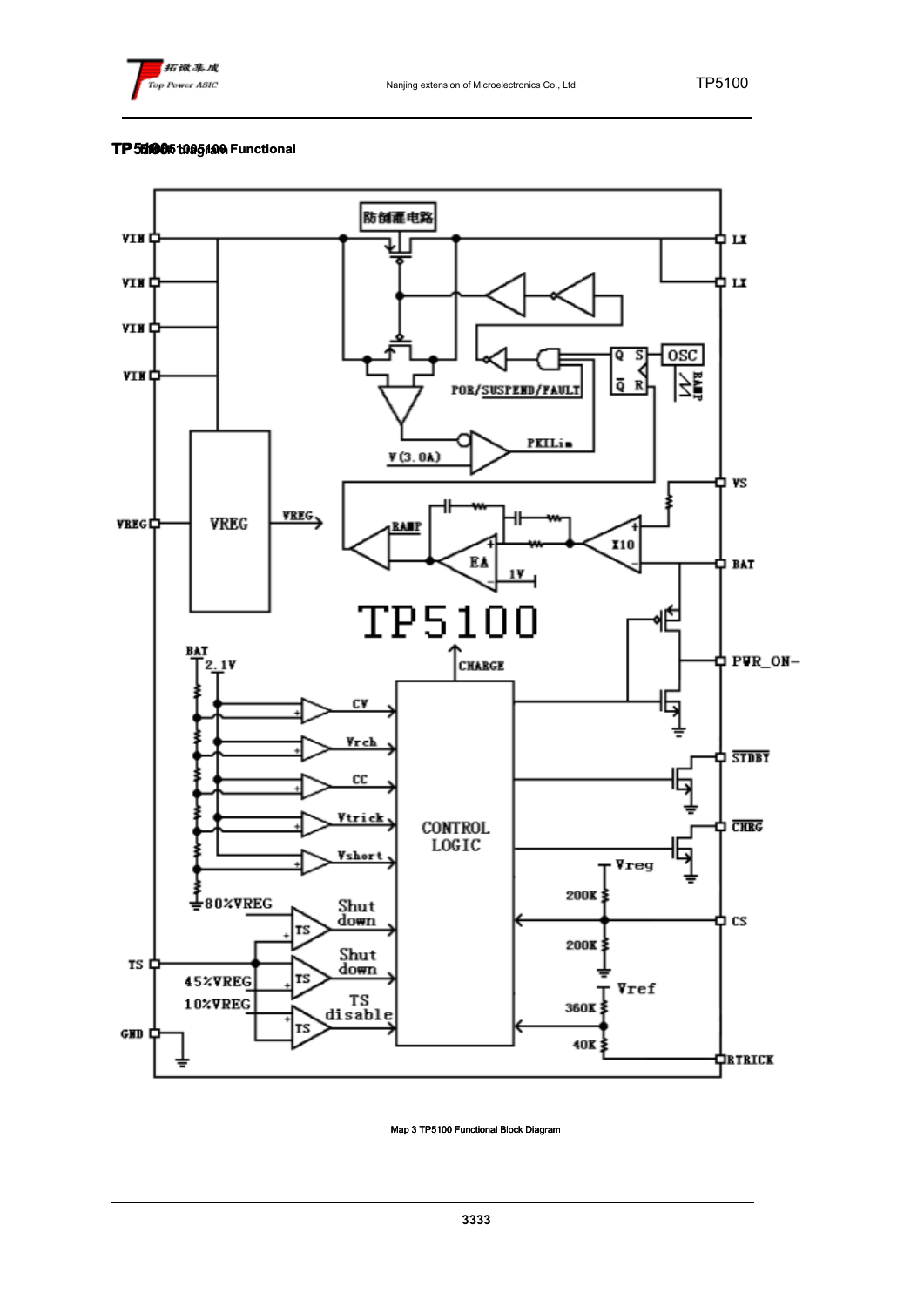

## **Electrical characteristics**

## Table 1 TP5100 electric characteristics can parameter

## Where ● denotes specifications which apply 8.4V, 4.2V mode, otherwise specifications 8.4V, T < 25 ℃, VIN = 12V, except where indicated otherwise.

| symbol             | parameter                                                | condition                                                                                                                               |           | <b>Min Typ Max Units</b> |        |        |            |  |
|--------------------|----------------------------------------------------------|-----------------------------------------------------------------------------------------------------------------------------------------|-----------|--------------------------|--------|--------|------------|--|
| <b>VIN</b>         | Input supply voltage                                     |                                                                                                                                         | $\bullet$ | 4.5<br>12<br>18          |        | $\vee$ |            |  |
| I cc               |                                                          | No battery mode, $R s 0.1 \Omega$ standby                                                                                               | ٠         |                          | 150    | 180    | μA         |  |
|                    |                                                          | mode (charge termination) Stop                                                                                                          | $\bullet$ |                          | 120    | 140    | μΑ         |  |
|                    | Input supply current                                     | $mode (CS = GND,$                                                                                                                       | ٠         |                          | 120    | 140    | μA         |  |
|                    |                                                          | V in V BAT, OF V in V uv)                                                                                                               |           |                          | 120    | 140    |            |  |
| <b>V</b> FLOAL     | Charge cutoff voltage                                    | 4.2V Lithium Ion Battery                                                                                                                |           | 4.158                    | 4.2    | 4.242  | V          |  |
|                    |                                                          | 8.4V Lithium Ion Battery                                                                                                                |           | 8.316                    | 8.4    | 8.484  | V          |  |
|                    | <b>BAT Pin Current:</b><br>(Current mode test conditions | $R s = 0.1 \Omega$ , constant current mode                                                                                              | $\bullet$ | 950                      | 1000   | 1100   | mA         |  |
|                    |                                                          | Rs 0.067 [Omega], the constant current                                                                                                  | ٠         | 1450                     | 1500   | 1600   | mA         |  |
| <b>І</b> ват       |                                                          | mode, a standby mode, V BAT 8.4V VIN                                                                                                    | $\bullet$ | 0                        | $-1$   | $-1$   | uA         |  |
|                    | $CS = VREG$ Battery = 7.5V)                              | $= 0V$ , $V$ bat $8.4V$                                                                                                                 | ٠         | 0                        | $-1$   | $-1$   | uA         |  |
|                    | Trickle pre-charge current                               | 1.2V <v bat="" td="" trikl,<="" v=""><td><math display="inline">\bullet</math></td><td></td><td></td><td></td><td colspan="2"></td></v> | $\bullet$ |                          |        |        |            |  |
| <b>I</b> TRIKL     | RTRICK Pin to ground                                     | Rs0.067                                                                                                                                 | ٠         | 80                       | 100    | 120    | mA         |  |
| F                  | The oscillation frequency                                |                                                                                                                                         | $\bullet$ | 350                      | 400    | 500    | KHz        |  |
| D MAX              | The maximum duty cycle                                   |                                                                                                                                         | $\bullet$ |                          | 100%   |        |            |  |
| D <sub>MIN</sub>   | The minimum duty cycle                                   |                                                                                                                                         | $\bullet$ | 0%                       |        |        |            |  |
|                    | V BAT ISSO                                               | Trickle charge threshold voltage (8.4V) Trickle charge threshold voltage (4.2V) Rs= 0.067 $\Omega$                                      |           | 5.6                      | 5.8    | 6.0    | V          |  |
| <b>V</b> TRIKL     |                                                          |                                                                                                                                         |           | 2.8                      | 2.9    | 3.0    |            |  |
| V TRHYS            | Trickle charge voltage hysteresis                        | $Rs = 0.067 \Omega$                                                                                                                     |           | 60                       | 80     | 100    | mV         |  |
| Vw                 | V IN Undervoltage lockout threshold                      | From V <sub>IN</sub> Low to High                                                                                                        | $\bullet$ | 3.5                      | 3.6    | 3.8    | V          |  |
| <b>V</b> UVHYS     | V IN Undervoltage lockout hysteresis                     |                                                                                                                                         | $\bullet$ | 150                      | 200    | 300    | mV         |  |
|                    | V IN V BAT LOCKOUT threshold voltage                     | V <sub>IN</sub> From low to high                                                                                                        |           | 60                       | 100    | 140    | mV         |  |
| <b>V</b> ASD       |                                                          | V in High to Low                                                                                                                        |           | 5                        | 30     | 50     | mV         |  |
| <b>I</b> TERM      | C / 10 Termination current threshold                     | $Rs = 0.067 \Omega$                                                                                                                     | $\bullet$ | 80                       | 100    | 120    | mA         |  |
| $V \frac{C}{CHRG}$ | $\overline{CHRG}$ Low voltage output pin                 | $I_{CHRG}$ = 5mA                                                                                                                        | $\bullet$ |                          | 0.3    | 0.6    | V          |  |
| ۷-<br><b>STDBY</b> | $\overline{\text{STDBY}}$ Pin output low                 | $\frac{1}{\text{STDBY}}$<br>– = 5mA                                                                                                     | $\bullet$ |                          | 0.3    | 0.6    | V          |  |
| V TEMP-H           | TEMP Pin high voltage shutdown                           |                                                                                                                                         | $\bullet$ |                          | > 80   | 82     | % * VREG   |  |
| V TEMP-L           | TEMP Pin low-end voltage shutdown                        |                                                                                                                                         | $\bullet$ | 43                       | $<$ 45 |        | % * VREG   |  |
| A V RECHRG         | Threshold voltage of the rechargeable battery            | <b>V FLOAT V RECHRG</b>                                                                                                                 | $\bullet$ | 80                       | 150    | 200    | mV         |  |
| <b>TLIM</b>        | Chip temperature protection                              |                                                                                                                                         |           |                          | 110    |        | °C         |  |
| <b>R</b> ON        | power FET "On" resistance                                |                                                                                                                                         |           |                          | 170    |        | m $\Omega$ |  |
| t ss               | Soft start time                                          | I BAT 0 to I BAT 0.1V / RS                                                                                                              |           |                          | 20     |        | u S        |  |
| <b>t RECHARGE</b>  | Filter Time recharge                                     | V BAT High to Low                                                                                                                       |           | 0.8                      | 1.8    | 4      | mS         |  |
| t TERM             | Termination Comparator Filter Time                       | I BAT Drops C 10 the following                                                                                                          |           | 0.8                      | 1.8    | 4      | mS         |  |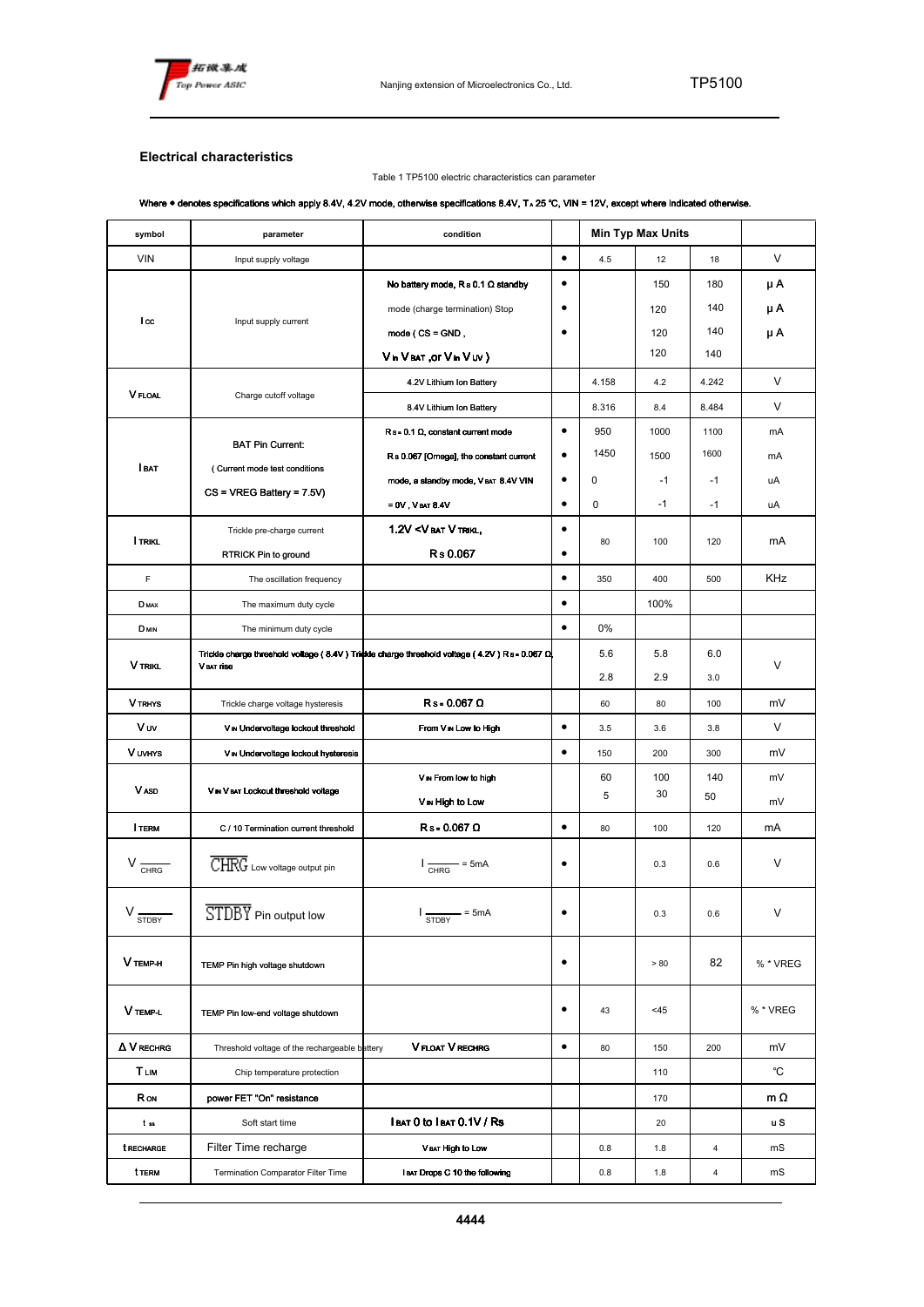



## **Typical performance indicators (CS Set 8.48.8/4V Lithium battery charging mode)**

The relationship between cut off voltage and the supply voltage and the ambient temperature relation of the charging voltage and the battery current-voltage relationship



Efficiency versus supply voltage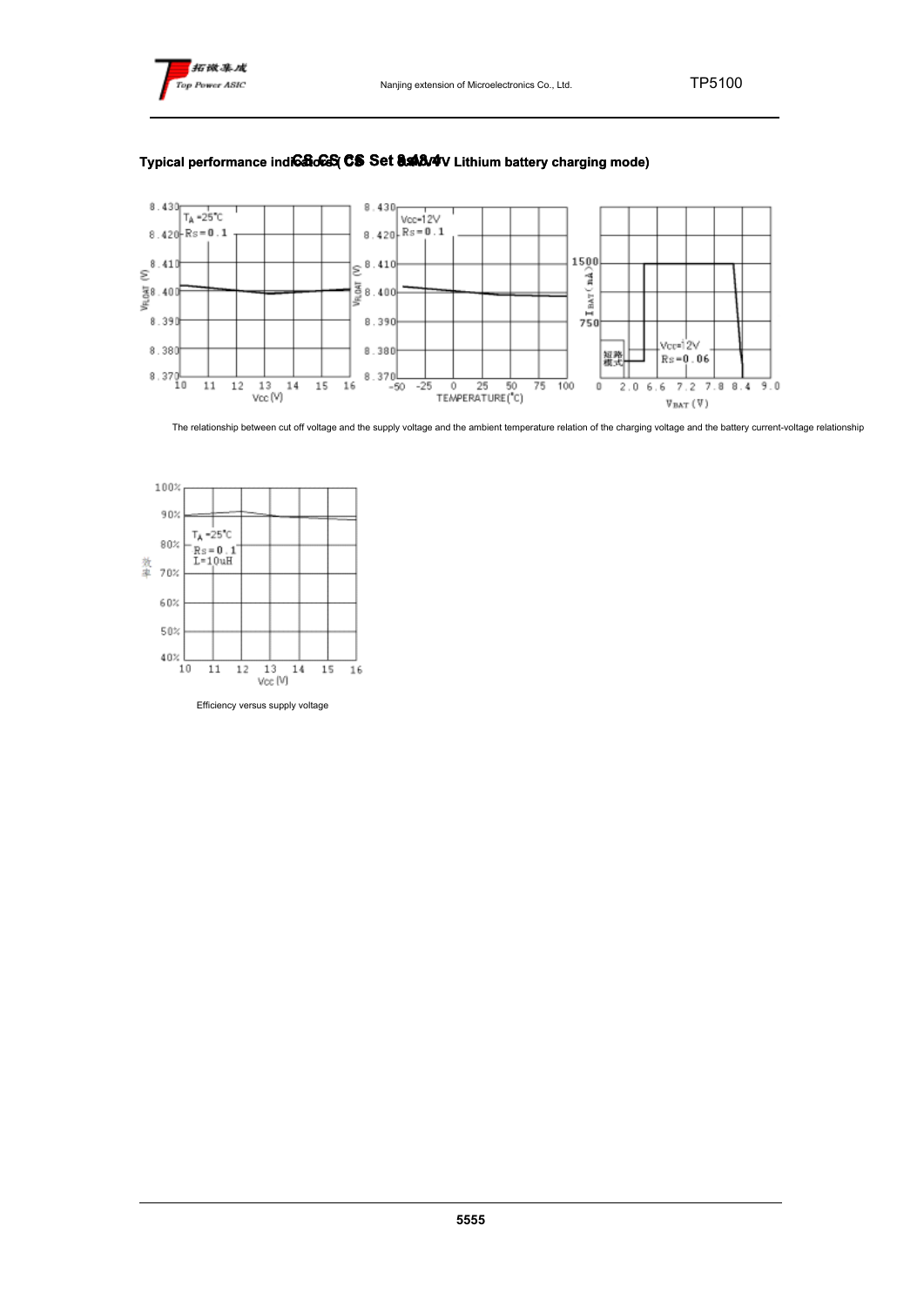

## **Pin Function**

**VIN VIN VIN VIN , 16 (Pins 1111 , 4444 161 616 positive input , 5555 ): Input voltage at the** 

**end** . This voltage is the power supply pin of the internal circuit,

VIN Changes in scope 5V to 18V Between, and through a 10uF with 0.1uF

Bypass capacitor. when VIN with

V BAT Pressure lower than 30my Time, TP5100 Enter shutdown mode.

reducing the I BAT Drops 1 μ A.

**LX LX LX (Pins 2222 , 3333 ): Built-in power drain of PMOSFET**<br>connection point . LX is TP5100 current output terminal of the external<br>inductor is connected to a battery charging current input terminal.

**PWR\_ON- PWR\_ON- PWR\_ON - (((( Pin 6) 6)) : Power switching control pin.**

When the chip is connected to the power supply, PWR\_ON- Internal switch is pulled low, the drive PMOS Conducting, when the chip is not connected to the power supply, PWR\_ON- Internal switch is pulled to a high level BAT End of the battery voltage, the driving PMOS Shutdown. This pin can be used to switch the power supply, the power source can also be used to establish the detection is normal. **GND GND GND (Pins 7777 ): Power** 

**VS VS VS VS (Pins 8888 ): Positive input of the output current detection** .

**BAT BAT BAT (Pins 9999): Battery voltage detection terminal.**<br>The positive terminal of the battery is connected to this pin.

**VREG (FRESS 10REG 010): Internal power supply . VREG is a** An internal power supply, it is an external bypass capacitor 0.1uF to ground, the maximum possible drive 5mA.

**TS TS TS (@instal): Battery temperature detection input** TS Pin to battery NTC (Negative temperature coefficient thermistor) sensor output. in case TS Less than the voltage at pin VREG of 45% Or greater than VREG Voltage 80% It means that the battery temperature is too low or too high, the charging is suspended. in case TS Direct access GND Battery temperature detection function is canceled, another charging function properly.

will RTRICK Pin to ground to the pre-charge current 10% Setting a constant current, the precharge current may be provided by an external resistor. in case RTRICK Floating the precharge current equals the constant current. **CS CS CS CS 13 131 313 (Pins): State lithium ion chip select input** . CS Input terminal of the high level ( VREG ) Will TP5100 In the lithium-ion battery 8.4V Off-state voltage. CS The vacant end TP5100 In the lithium ion battery 4.2V Off-state voltage. Low input level so TP5100

**RTRICK RTRICK (Pinsal 21):** Trickle precharge current set

It is shutdown. CS End can be TTL or CMOS Level of the drive control.

**STDBY STDBY** (Pins **14t** ) attery charge means is **Shows an end** . When the battery is fully charged STDBY Internal switch is pulled low to indicate the completion of charging. In addition, STDBY The pin is in high impedance state. **CHRG CHRG CHRG CHRG (Pins 151 515 15 ): Red charging status indicator**

**end** . When the battery is being charged, CHRG Internal switch pin is pulled low, indicating the charging progress; otherwise CHRG Pin is high impedance.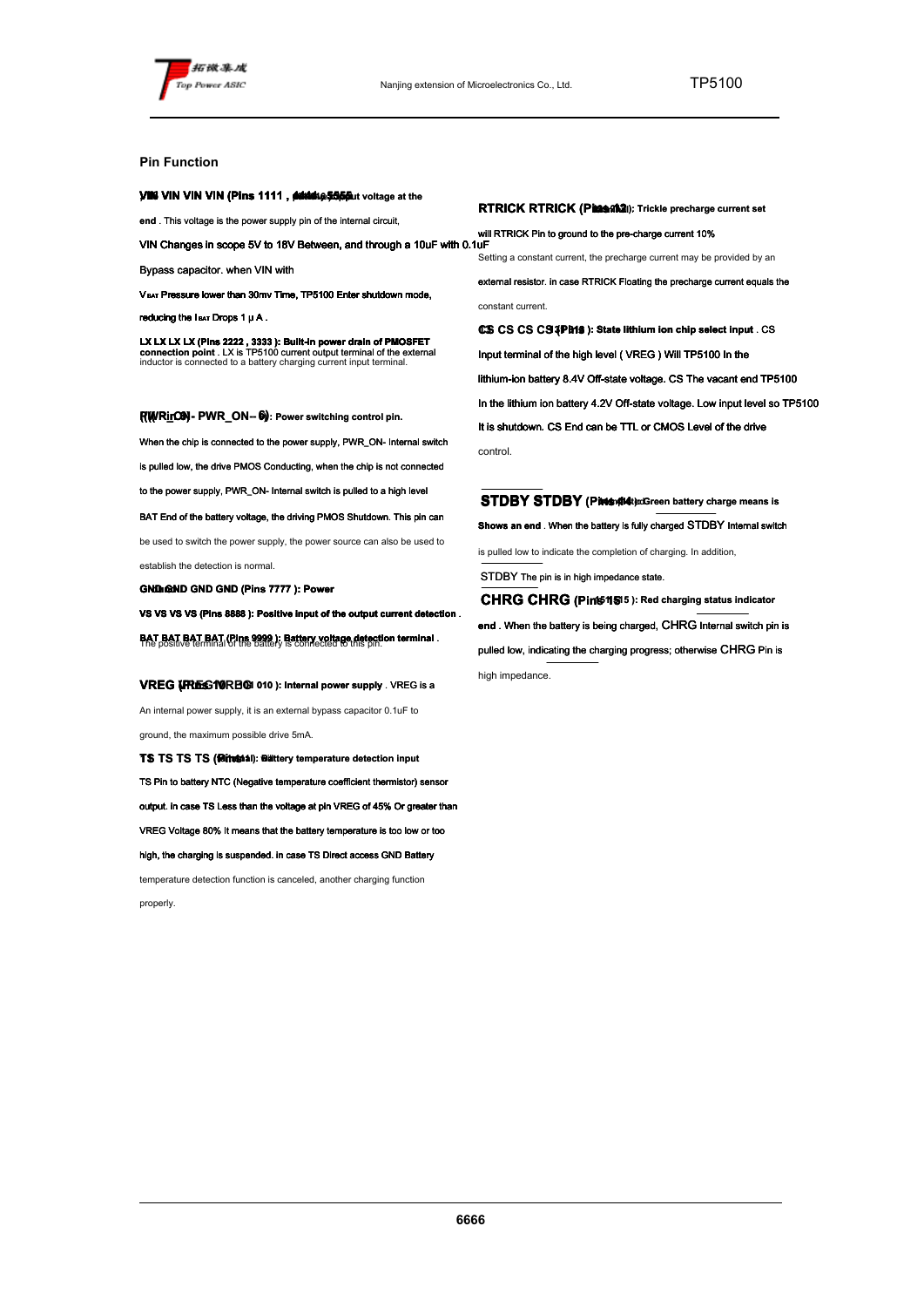#### **working principle**

TP5100 is designed for double 8.4V / 4.2V single lithium ion battery designed for switching high current charger IC, a power transistor chip inside the battery using the trickle, constant current and constant voltage charging. The charging current can be programmed with an external resistor, the charging current up to the maximum duration. 2A, does not require additional anti-intrusion diode. TP5100 comprising two open-drain output state indication output terminal, the charging indicator status CHRG And FULL status outputs STDBY . Chip internal power management circuitry automatically reduces the charging current of the chip junction temperature exceeds 145 deg.] C, this feature allows the user to use the maximum power handling capability of the chip, do not worry about damaging the chip or the chip overheating external components.

When the input voltage is greater than the threshold voltage and the chip enable the chip enable input terminal HIGH (the VREG) or floating, TP5100 start charging the battery, CHRG Output pin low to indicate that charging is in progress. If the lithium ion battery voltage is lower than double 5.8V (Single lithium cell voltage is lower than the electron 2.9V ), The battery trickle charger for pre-charging (pre-charge current through the external adjustable resistance) with a small current. The constant current VS Pin and VBAT Determining the resistance between the pin. When the lithium ion battery voltage is close to double 8.4V (Single lithium-ion batteries close 4.2V ), The charge cut-off voltage of about from 50mV (Connection resistance to the internal resistance of the battery voltage differs depending on the circuit), the charging current is gradually reduced, TP5100 constant voltage charging mode. When the charge current is reduced to the off current, the charging period ends, CHRG End a high impedance state, STDBY The low potential side.

When the battery voltage falls below the recharge threshold (lithium ion battery double 8.1V / A single lithium ion battery 4.05V ), The charge cycle starts automatically. Inside the chip precision voltage reference source, an error amplifier and the resistor divider network to ensure that the battery terminal voltage cutoff accuracy + - 1% Or less, to meet the requirements of a lithium ion rechargeable battery. When the input voltage or input voltage down below the battery voltage, the charger enters a low power shutdown mode, no external anti-intrusion diode chip drain from the battery approaches 1uA .

**Charge cutoff voltage selection**

TP5100 with double / single lithium two charging

Select the cutoff voltage. when CS Connected to the high potential terminal VREG When, for the 8.4V double standard lithium-ion battery, 8.4V cut-off voltage. When the vacant terminal CS, the battery charging standard battery Li-Ion, cutoff voltage 4.2V. When CS Termination low GND , The charger stops charging.

TP5100 composite design of the CS terminal can be determined by an external control TP5100 is in charging mode is switched to the stop mode.

When the vacant terminal CS, expressed as TP5100 single lithium-ion batteries.

Double 8.4V lithium-ion battery shutdown state Switching mode. 4, the output port of the CS terminal via an open-drain, the gate of NMOS transistor if the input low, Nl off, then terminating CS high, the charge-cutoff voltage of 8.4V, TP5100 double Li-ion batteries. When the NMOS transistor gate input high, Nl turned on, when CS is pulled down to GND, TP5100 is a stop mode. 5mA VREG output pin drive current, pull-up resistor optional 1k-100k.



Map 4 By external control 8.4V Shaped lithium-ion battery

State and stopping state of the switch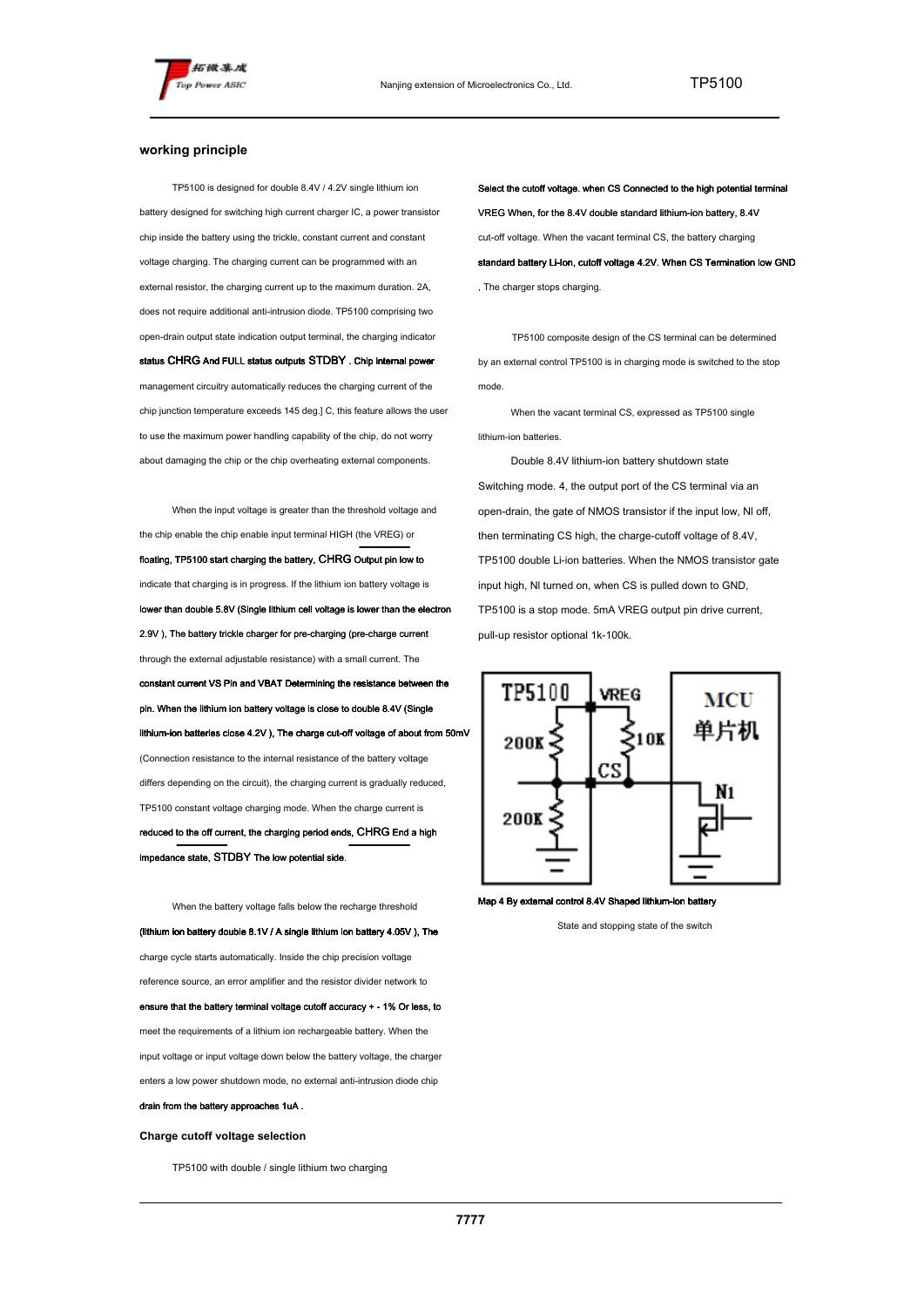

#### **Charging current setting**

#### Battery charging current I BAT Is determined by the external current

sense resistor Rs, Rs ratio adjust the threshold voltage Vs and the

constant charge current across the resistor is determined by the voltage

across the constant current condition Rs is 100mV.



FIG 5 is provided a battery charging current and the

charging current setting resistor is calculated using the following equation:



For example:

To set the charging current 1A , Calculated into the formula

 $Re = 0.1 \Omega$ 

table 2 It gives some different settings corresponding to the current Rs Resistance,

to facilitate rapid design desired circuit. table 2 : Rs The charge current and

the corresponding

| $RS(\Omega)$ | mA)<br>I ват |  |  |  |  |
|--------------|--------------|--|--|--|--|
|              | 100          |  |  |  |  |
| 0.2          | 500          |  |  |  |  |
| 0.1          | 1000         |  |  |  |  |
| 0.067        | 1500         |  |  |  |  |
| 0.05         | 2000         |  |  |  |  |

#### **Trickle precharge current is provided**

If the battery voltage is below the precharge threshold voltage,

TP5100 A pre-charging operation starts charging the battery, TP5100

#### The pre-charge current by TRICK

Port settings. A precharge current is employed in connection

TRICK Resistor connected between the pin and ground to set.



Map 6 TRICK From the end of the inner circuit diagram of FIG.

#### 6 As can be seen, if R TRICK Port directly to ground, the resistance ratio

obtained by dividing the precharge voltage is the trickle charge current

ratio of the constant current. Precharging current is constant charge

current 1/10 . This pin only changes trickle current, shutdown current is

not affected by this, still

#### 10% Constant current.

Setting resistor and a pre-charge current is calculated using the

following equation:



In order to facilitate customers to quickly design, table 3 Gives R TRICK

And the precharge current and constant trickle current setting of I BAT

Relationship. table 3 : R TRICK And setting the constant current trickle current I

,<br><sub>ват</sub> Relationship:

| $R$ Trick ( $k$ ) | $I$ <sub>TRICK</sub> $mA$ |  |  |
|-------------------|---------------------------|--|--|
| ŋ                 | $10\%$ I BAT              |  |  |
| 50 <sub>k</sub>   | 20% І ват                 |  |  |
| 114k              | 30% І ват                 |  |  |
| 320k              | 50% I BAT                 |  |  |
| Pin floating      | 100% І ват                |  |  |

**Charge termination**

CV phase, when the charging current drops below the maximum

value constant 1/10 When the charge cycle is terminated. This condition is achieved by using an internal filtered comparator Rs The pressure drop is monitored to detect. when Rs To a voltage difference across the 10mV For longer than  $TERM$   $t$  (Typically 1.8ms), the Charging is terminated. Charging current is turned off, TP5100 enters standby mode, where the input supply current to 120 A, the battery drain current flowing about 1uA.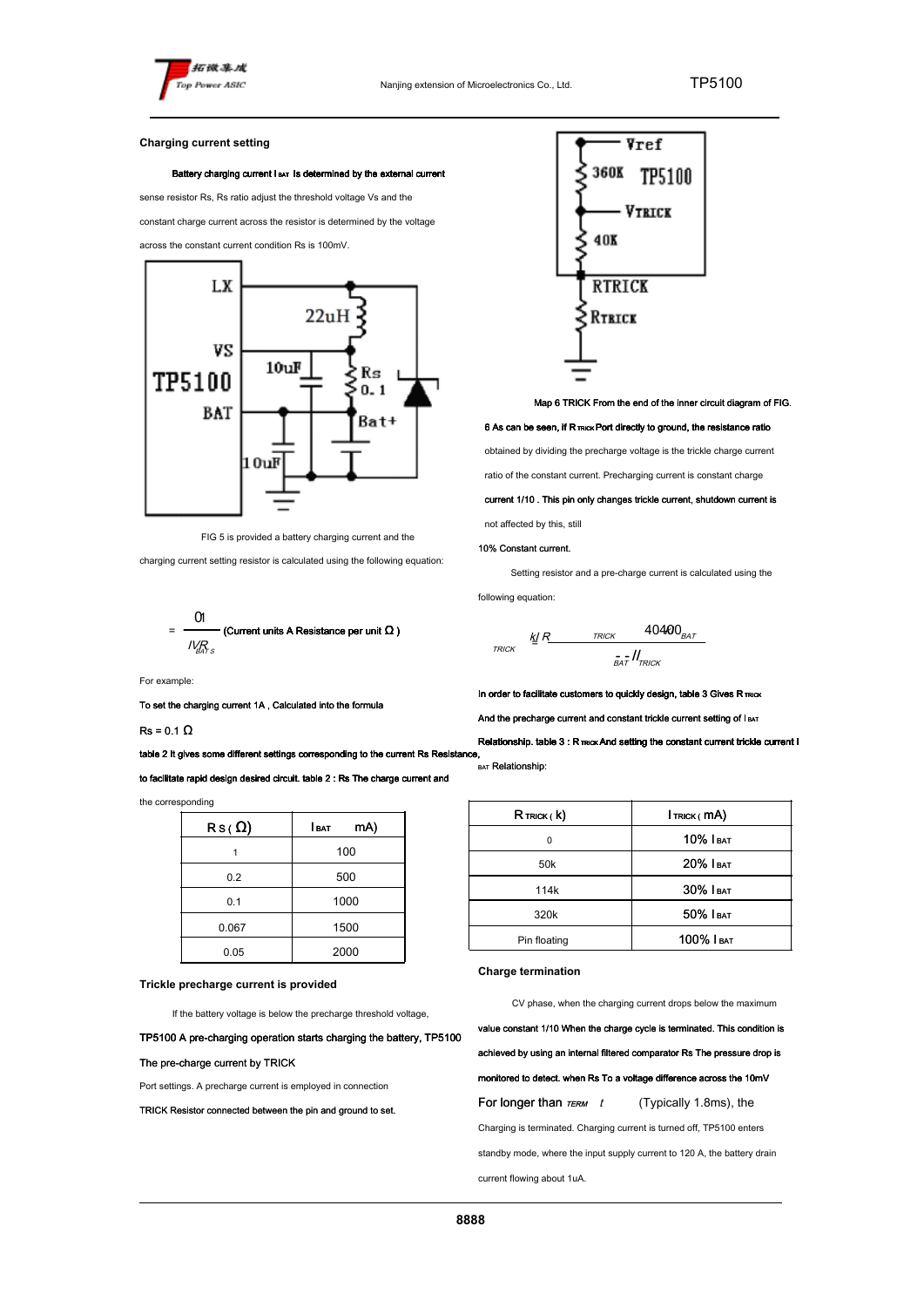#### In standby mode, TP5100 of BAT Pin voltage is continuously

monitored. If the lithium ion battery double this voltage drops 8.25V (single lithium battery voltage drops below

4.05V) recharging limit switches RECHRGV Or less, the new

The charge cycle begins again and supplying current to the battery.

**Charging status indicator**

TP5100 Two open-drain status output terminal, CHRG with STDBY . When the charger is in the charging state, CHRG It is pulled low, in other states, CHRG In a high impedance state. When the outside temperature of the battery is in a normal temperature range, CHRG with

STDBY Pins are high impedance. When no indication state, the pin can not be connected to ground. Table 4: state of charge indicator

| Green<br><b>STDBY</b>                            | red light<br><b>CHRG</b> | charging                                                                                                  |  |  |  |
|--------------------------------------------------|--------------------------|-----------------------------------------------------------------------------------------------------------|--|--|--|
| Destroy                                          | bright                   | Charging status                                                                                           |  |  |  |
| bright                                           | Destroy                  | Battery is fully charged state                                                                            |  |  |  |
| Destroy                                          | Destroy                  | Voltage, battery temperature is<br>too high, too low or non-fault<br>state battery Access (TS end<br>use) |  |  |  |
| Green light, red light flashes<br>$T = 0.5 - 1S$ |                          | BAT termination 10u capacitor,<br>no battery standby state (TS<br>ground)                                 |  |  |  |

#### **Power, battery switching control**

TP5100 integrated power, battery power supply switch control pin PWR\_ON-. When the input VIN, PWR\_ON- output low, may be turned on PMOS. When VIN is removed, PWR\_ON- outputting the high potential (battery voltage) can be closed PMOS.



Map 7 A schematic view of the control power supply switch

#### **Battery over-temperature protection**

In order to prevent the temperature is too high or too low battery damage caused, TP5100 integrated internal battery temperature detecting circuit. Battery temperature is detected by measuring the voltage pin TS implemented, the voltage pin TS is an NTC thermistor in a battery and a resistor divider network, as shown in FIG. TP5100 inside the TS pin chip

#### with two voltage thresholds  $_{LOW}$

#### $V$  with  $H$ <sub>IGH</sub>  $V$  Compared to

Confirm that the battery temperature exceeds a normal range. Inside

the TP5100,  $_{Low}$  V Is fixed 45% VREG, HIGH V Is fixed 80% *VREG* . If the TS pin voltage

#### $\sqrt{15}$  VV  $\sqrt{5}$  or or  $_{\tau s}$   $VV_{\widehat{\tau} _{HGH}}$  , The battery

The temperature is too high or too low, the charging process is suspended;

## if voltage pin TS  $_{rs}$  Vin Low V with  $_{\text{Moch}}$  V It

Among the charge cycle continues. If the TS pin to ground, battery

temperature detection function can be disabled.

Example: room temperature 25 ℃ RNTC = 10k, set protection

temperature 60 °C, at 60 °C RNTC = 3k, R = 3.6k the calculated time, the NTC resistor-divider ratio of 45% VREG voltage, i.e., when the stop 60 ℃ TP5100 charge.



Map 8 NTC Connection diagram

### **Chip internal thermal limit**

If the chip temperature attempts to rise to about 110 ℃ predetermined value or more, the heat inside a feedback loop to reduce the charge current is set. This feature prevents overheating TP5100, and allows the user increases the maximum for a given power handling capability of the circuit board without risk of damaging the TP5100. In ensuring the charger will automatically reduce the current in the worst case conditions of the premise, according to a typical (but not the worst case) the ambient temperature is set to the charging current.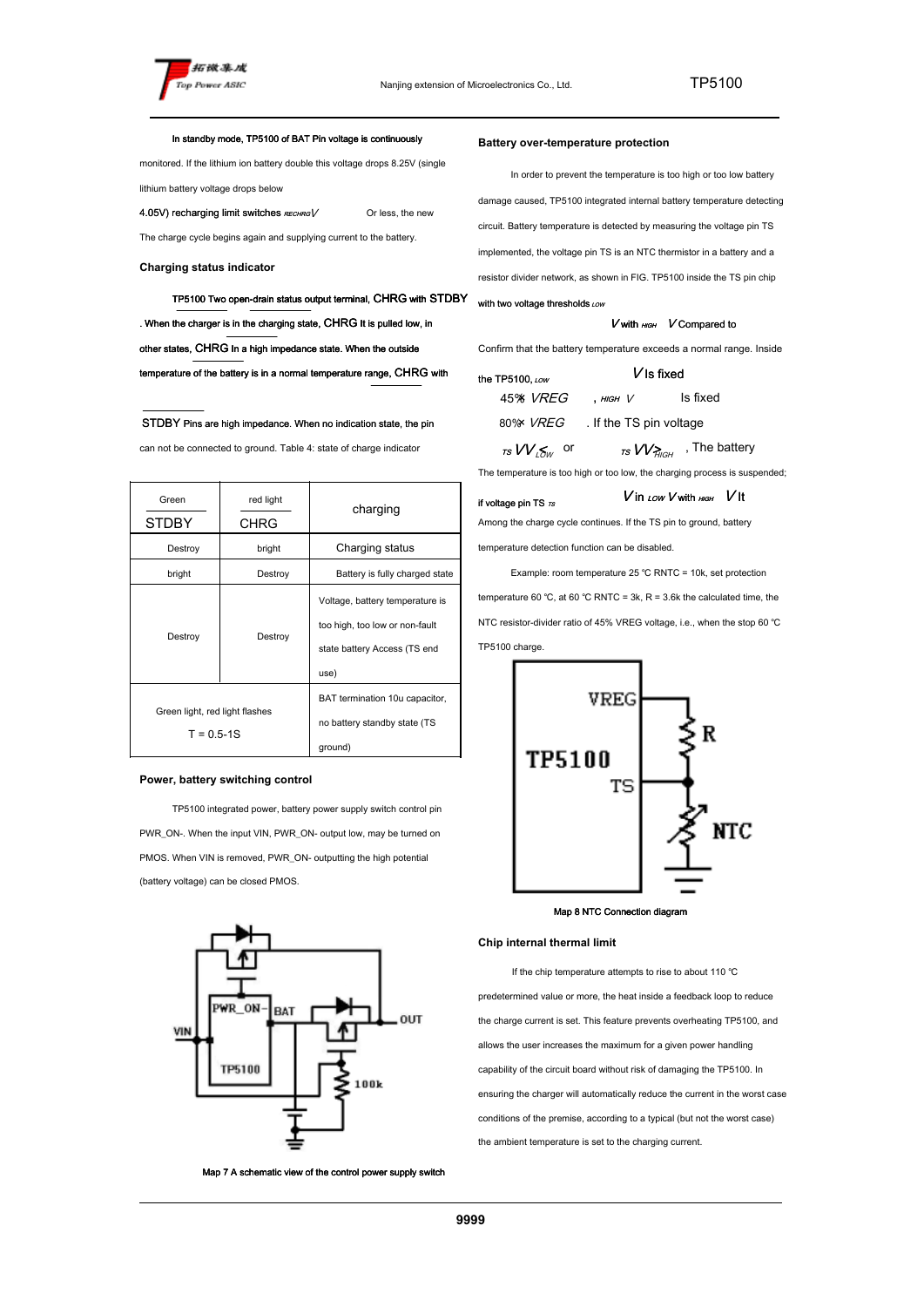#### **Limiting the short-circuit and an output**

TP5100 integrates a variety of protection, the chip input limiting the maximum peak current. 3A, to prevent chip damage due to excessive current. When the output voltage below about 1.2V, the chip into short-circuit protection mode, the chip input current limit is 10% of the maximum peak current of about 450mA. Of different magnitude of the current with the input voltage difference.

#### **Automatic restart**

Once the charge cycle is terminated, TP5100 immediately takes time having a 1.8ms filter ( $RECHARGE$  $t$  ) of Comparator continuously monitors the voltage on the BAT pin. When the battery voltage falls below 90% of the battery capacity, the charging cycle begins again. This ensures that the battery is maintained at (or near) a fully charged state. In the recharge cycle, CHRG Output pin to re-enter a

strong pull-down state.



#### **Undervoltage lockout**

An internal undervoltage lockout circuit monitors the input voltage,

and Vin It rises above the undervoltage lockout threshold before the charger in shutdown mode. UVLO Charger circuitry will remain in shutdown mode, no discharge current of the battery. in case UVLO The comparator transition occurs at VIN Raised higher than the battery voltage 50mV Before charger will not exit the shutdown mode. So customers do not worry about the battery level is vented when the input power shortage situation.

#### **Input, output, terminal of the capacitor VS**

You can use many types of capacitors, but requires high-quality power capacitors. When the multilayer ceramic capacitor with particular care must be taken, some types of ceramic capacitors having high EMI characteristic values, therefore, under certain conditions (such as the battery charger is connected to the power supply input and a work) may produce a high voltage transient damaging the chip signal form, and recommended 0.1uF capacitor 10uF X5R or X7R material or ceramic capacitor, and the capacitance connected to a position close to the chip pin sure.

#### **Thermal Considerations**

although QFN16 The small form factor package, but its good heat dissipation properties, but need PCB With the preferred version of the design, it is preferably designed using a hot well PCB Plate layout to most significantly increase the charging current may be used. For dissipate IC Cooling path of the generated heat from the chip to the lead frame, by die and reaches the bottom of the fin PCB Board copper. The footprint copper pads should be as wide, and extends outwardly to a large copper area to spread the heat to the surroundings. It recommended to pay more through holes inside or backside copper layer, to improve the overall thermal performance of the charger. When performing PCB Board layout design, other heat sources related to the charger board also must be considered, because they will affect overall

## temperature rise and the maximum charge current has been affected.

#### **Inductor Selection**

To ensure system stability, and constant current charging the pre-charge phase, the system needs to ensure that operate in continuous mode (CCM). The inductor current equation:

$$
\times = \underline{\wedge} \quad \underline{\qquad} \quad \overbrace{\qquad \qquad } \qquad \qquad F \underline{\mathcal{S}} \underline{\mathcal{U}} \stackrel{\text{W}}{\xrightarrow{\qquad \qquad } } \underline{\mathcal{W}} \underline{\mathcal{W}} \underline{\mathcal{W}} \qquad \qquad \times \quad \underline{\mathcal{W}} \underline{\mathcal{W}} \underline{\mathcal{W}} \qquad \qquad \mathcal{W}
$$

among them *the inductor ripple*, FS is the switching frequency, in order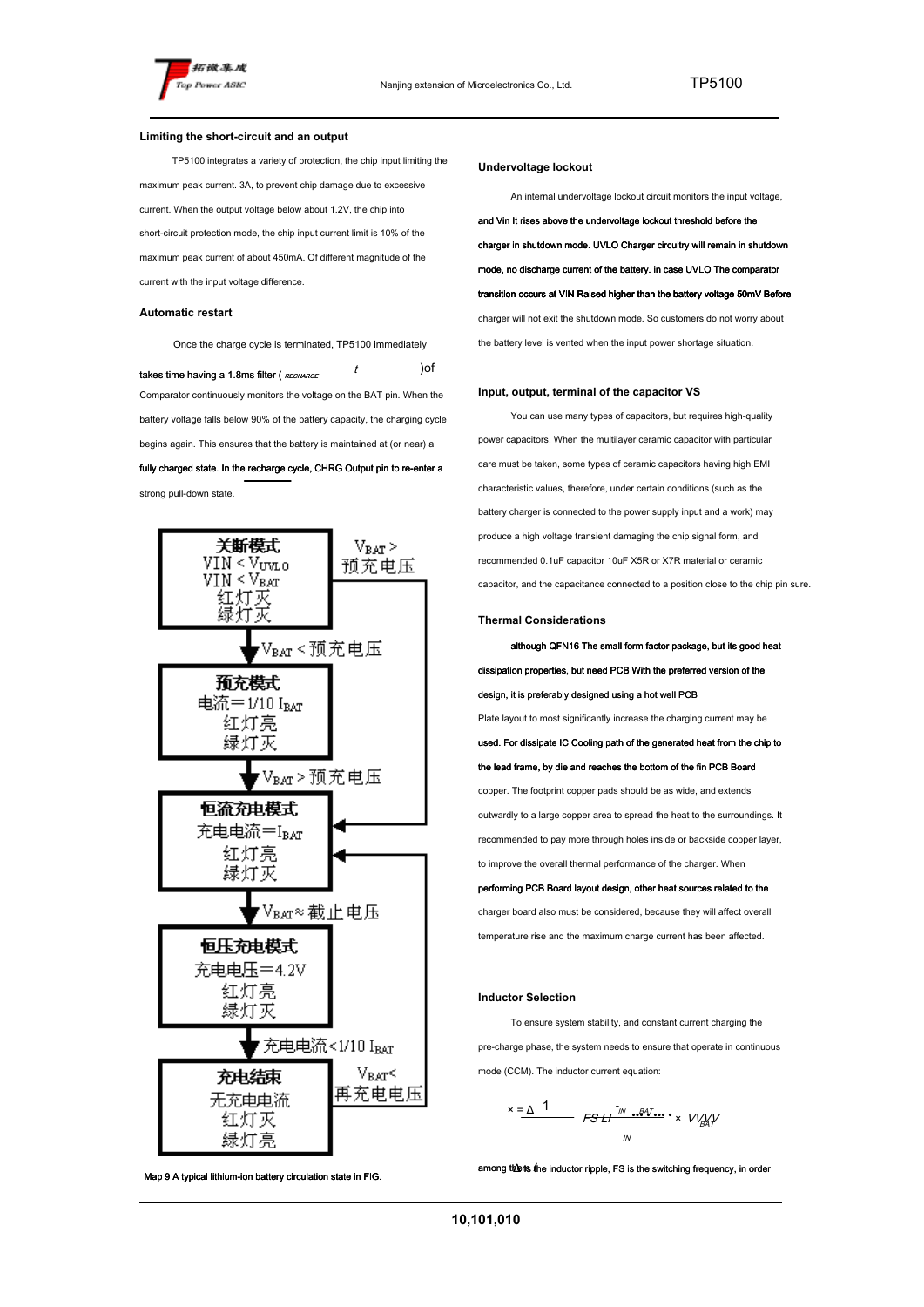

To ensure that the precharge and a constant current charging mode are in CCM,

## $\Delta$  Take pre-charge current value, that is 1/5 of the constant current

charging, the inductance value can be calculated according to the input voltage requirements.

22uH inductance values and above (inductance bigger and more

stable), recommended 22uH. If the power source VIN set 5V, 4.2V using a

single lithium-ion battery charging mode, and sets the charging current of

500mA or more, may be employed 10uH inductance.

Inductor rated current greater than a charge current is chosen, the

smaller the internal resistance of power inductors.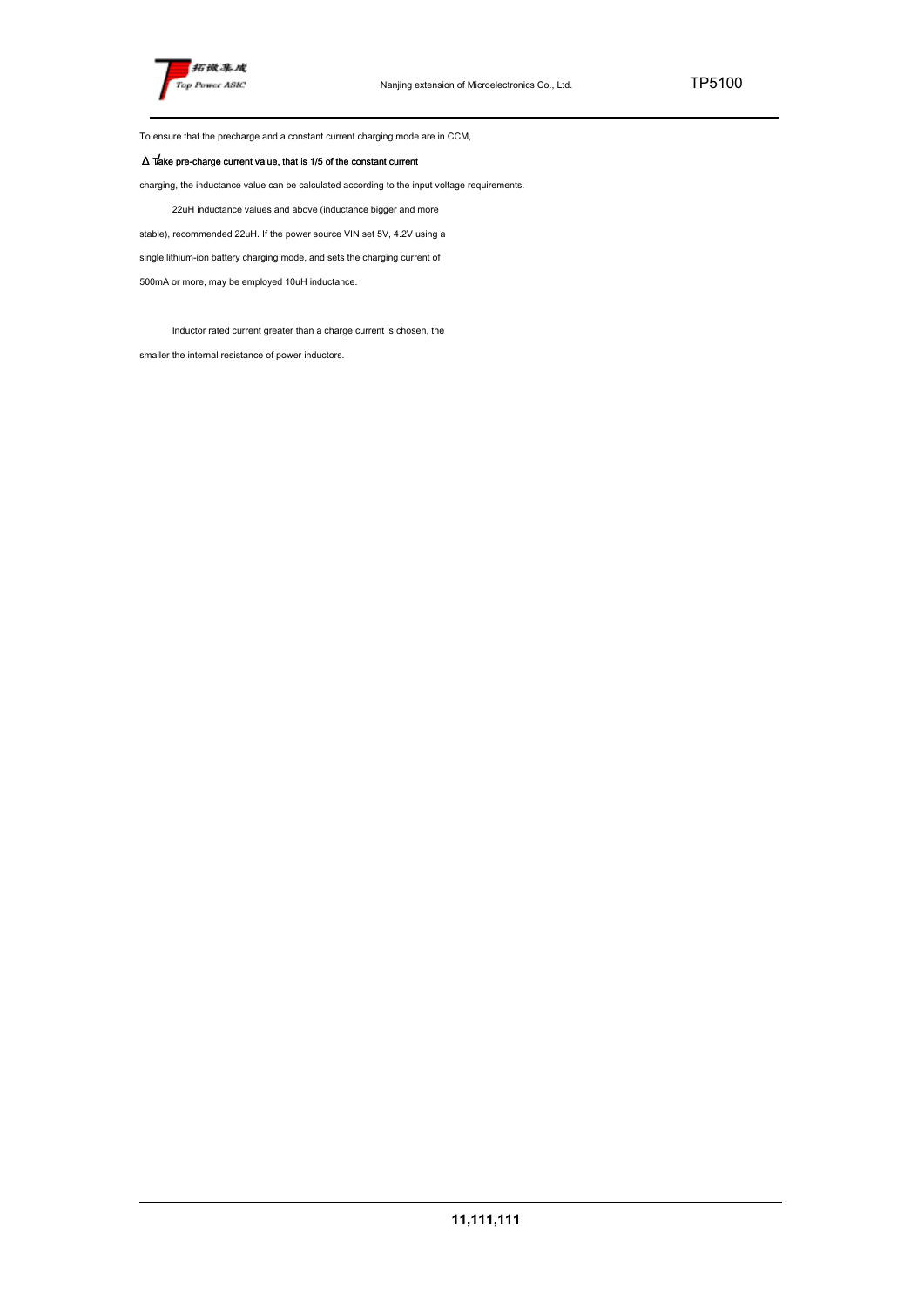



**Package Description** 4mm \* 4mm 16 Pin QFN Package





| Symbol   | <b>Dimensions In Millimeters</b>                            |  |             | <b>Dimensions In Inches</b> |             |        |       |             |  |
|----------|-------------------------------------------------------------|--|-------------|-----------------------------|-------------|--------|-------|-------------|--|
|          | Min.                                                        |  | Max.        |                             |             | Min.   |       | Max.        |  |
| A        | 0.700/0.800                                                 |  | 0.800/0.900 |                             | 0.028/0.031 |        |       | 0.031/0.035 |  |
| A1       | 0.000                                                       |  | 0.050       |                             | 0.000       |        |       | 0.002       |  |
| A3       | 0.203REF.                                                   |  |             |                             | 0.008REF.   |        |       |             |  |
| D        | 3.900                                                       |  | 4.100       |                             | 0.154       |        |       | 0.161       |  |
| Е        | 3.900                                                       |  | 4.100       |                             | 0.154       |        |       | 0.161       |  |
| D1       | 2.000                                                       |  | 2.200       |                             |             | 0.079  |       | 0.087       |  |
| Ε1       | 2.000                                                       |  | 2.200       |                             |             | 0.079  |       | 0.087       |  |
| k        | 0.200MIN.                                                   |  |             | 0.008MIN.                   |             |        |       |             |  |
| b        | 0.250                                                       |  | 0.350       |                             |             | 0.010  |       | 0.014       |  |
| е        |                                                             |  | 0.650TYP.   |                             | 0.026TYP.   |        |       |             |  |
|          | 0.450                                                       |  | 0.650       |                             | 0.018       |        | 0.026 |             |  |
|          | Only package reel / disc disc / cartridge box / boxes / box |  |             |                             |             |        |       |             |  |
| QFN4 * 4 | 5000<br>13 Inch                                             |  | 8<br>1      |                             |             | 40,000 |       |             |  |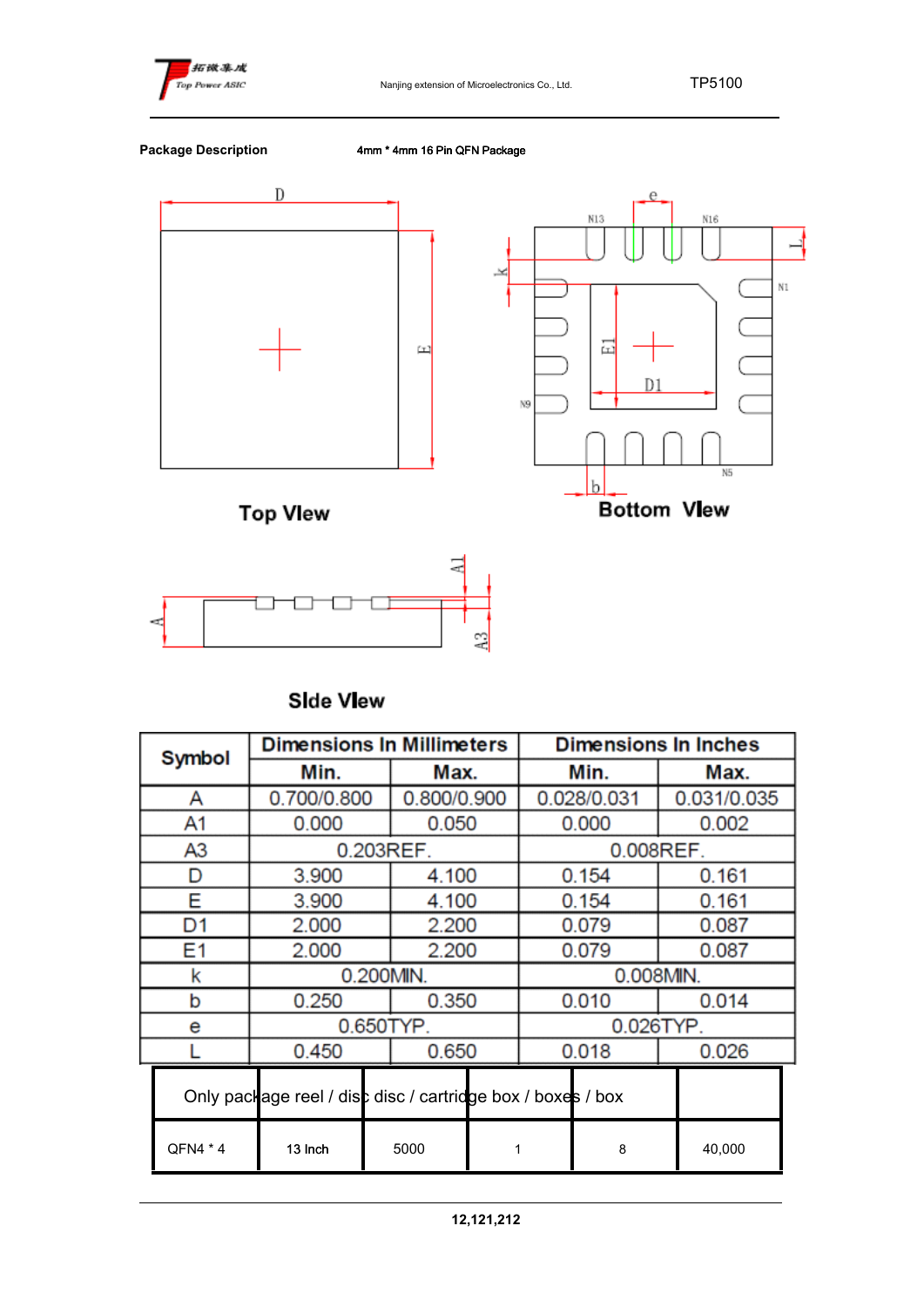

## **TP5100 510051005100 application circuit Other**



Map 10 TP5100 is 8.4V A lithium ion battery without the battery temperature protection 1.5A Application schematic charging